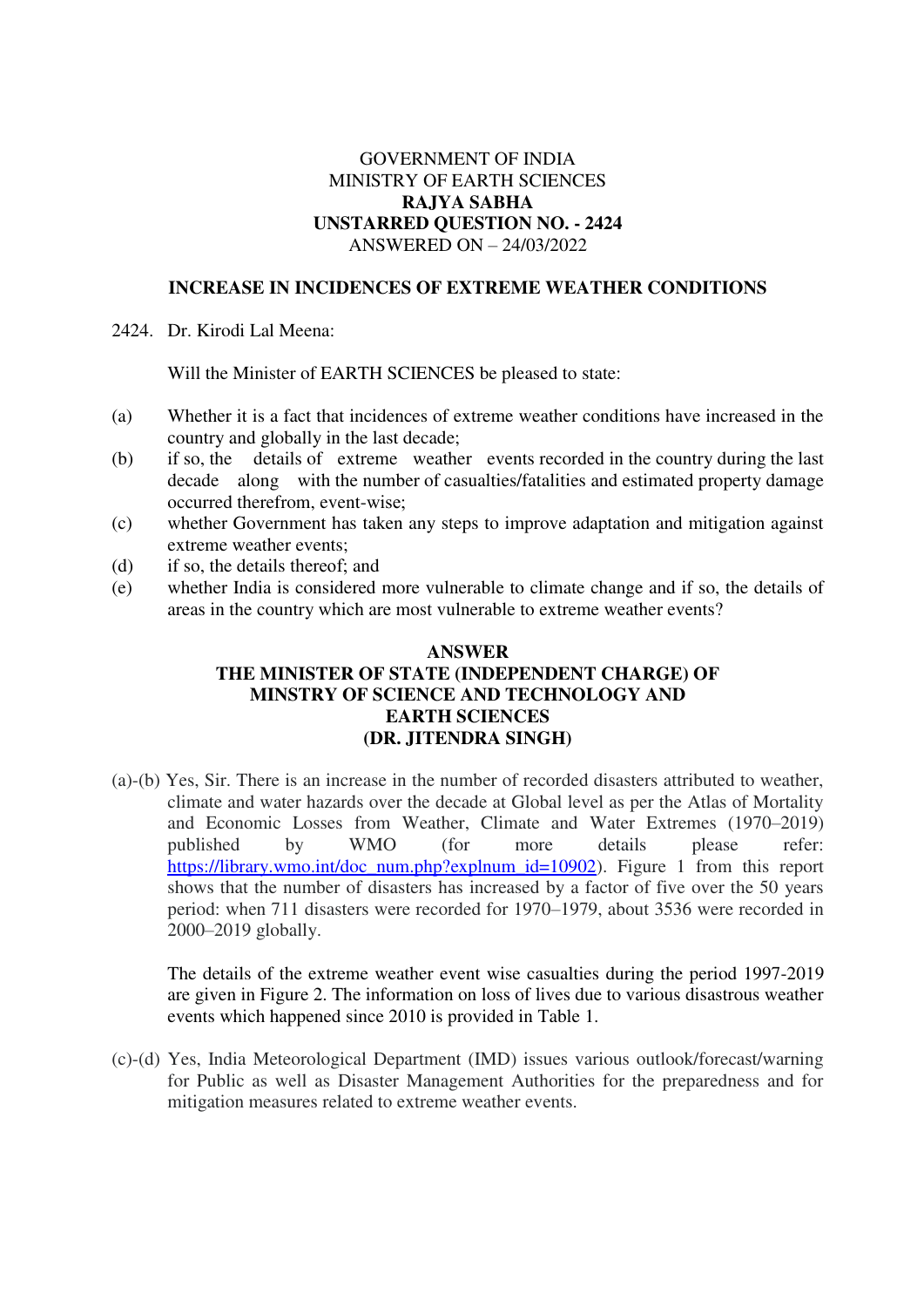IMD follows a seamless forecasting strategy. The long-range forecasts (for the whole season) issued are being followed with extended range forecast issued on every Thursday with a validity period of four weeks. To follow up the extended range forecast, IMD issues short to medium range forecast and warnings daily valid up to next five days with an outlook for subsequent two days. The short to medium range forecast and warning at district and station level are issued by state level Meteorological Centres (MCs)/Regional Meteorological Centres (RMCs) with a validity of next five days and are updated twice a day. The short to medium range forecast is followed by very short range forecast of severe weather up to three hours (nowcast) for all the districts and 1089 cities and towns. These nowcasts are updated every three hours.

Forecast is issued for 36 meteorological sub-divisions from National Weather Forecasting Centre, IMD HQ and updated four times a day. The forecasts and nowcasts are issued at District Level and Station Level by State Level Meteorological Centres and Regional Meteorological Centres.

While issuing the warning suitable colour code is used to bring out the impact of the severe weather expected and to signal the Disaster Management about the course of action to be taken with respect to impending disaster weather event. Green color corresponds to no warning hence no action is needed, yellow color corresponds to be watchful and get updated information, orange color to be alert and be prepared to take action whereas red color signals to take action.

IMD is implementing Impact Based Forecast (IBF) which give details of what the weather will do rather than what the weather will be. It contains the details of impacts expected from the severe weather elements and guidelines to general public about do's and don'ts while getting exposed to severe weather. These guidelines are finalised in collaboration with National Disaster Management Authority (NDMA) and is already implemented successfully for cyclone, heat wave, thunderstorm and heavy rainfall.

(e) The Ministry of Earth Sciences (MoES), has recently published a Climate Change report entitled "Assessment of Climate Change over the Indian Region" [\(http://cccr.tropmet.res.in/home/docs/cccr/2020\\_Book\\_AssessmentOfClimateChangeO](http://cccr.tropmet.res.in/home/docs/cccr/2020_Book_AssessmentOfClimateChangeOverT.pdf) [verT.pdf](http://cccr.tropmet.res.in/home/docs/cccr/2020_Book_AssessmentOfClimateChangeOverT.pdf) ). The report highlights the effects of human-induced climate change. The summer monsoon precipitation (June to September) over India has declined by around 6% from 1951 to 2015, with notable decrease over the Indo-Gangetic Plains and the Western Ghats. There is an emerging consensus, based on multiple datasets and climate model simulations, that the radiative effects of anthropogenic aerosol forcing over the Northern Hemisphere have considerably offset the expected precipitation increase from Green House Gas (GHG) warming and contributed to the observed decline in summer monsoon precipitation. The Hindu Kush Himalayas (HKH) experienced a temperature rise of about 1.3°C during 1951–2014. Several areas of HKH have experienced a declining trend in snowfall and also retreat of glaciers in recent decades. In contrast, the high-elevation Karakoram Himalayas have experienced higher winter snowfall that has shielded the region from glacier shrinkage. This report also highlighted projected change in the rainfall pattern over Indian region in coming years.The main summary of the Report given in Annexure II.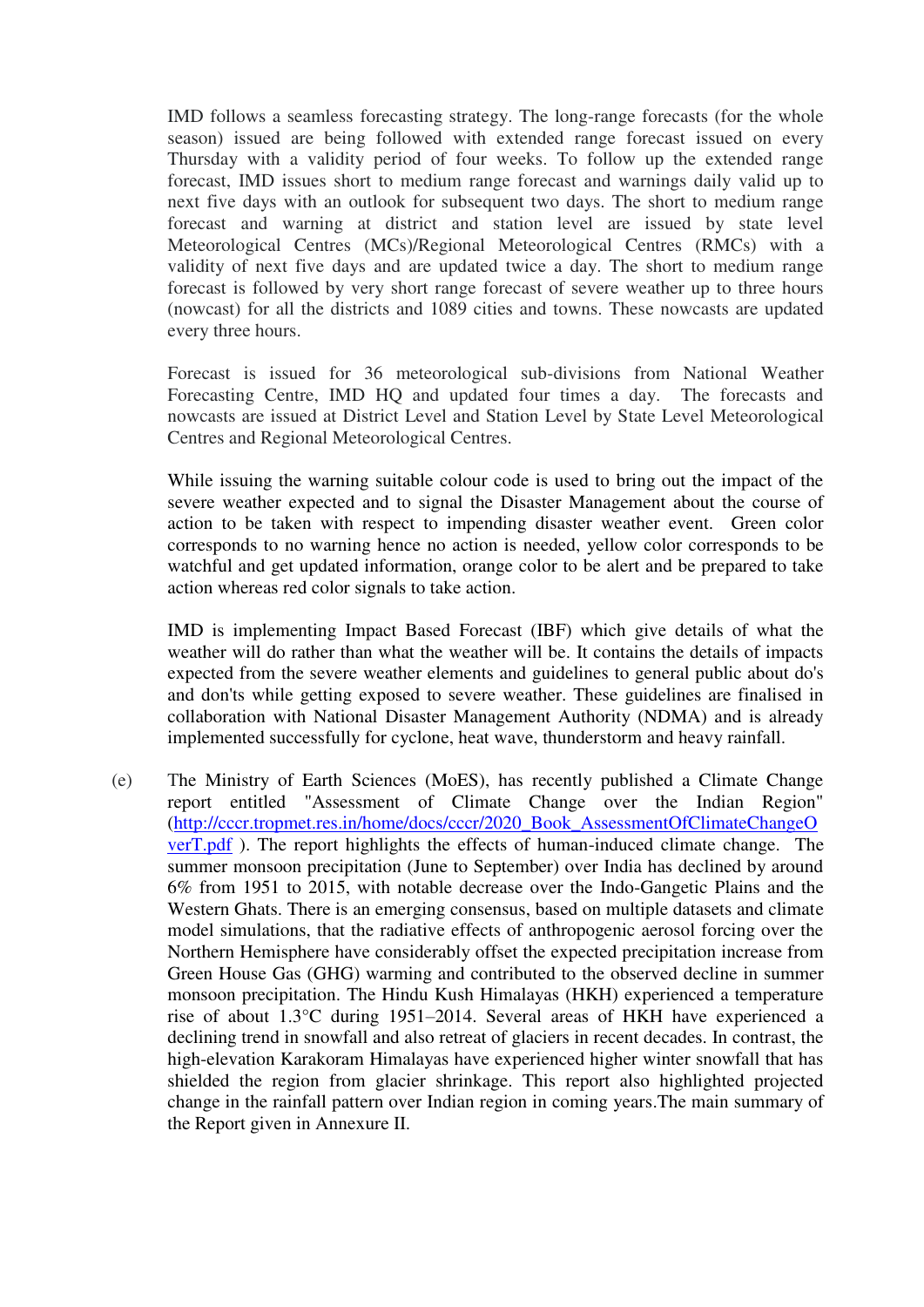# **Annexure-I**



Fig 1. Distribution of (a) number of disasters, (b) number of deaths and (c) economic losses by hazard type by decade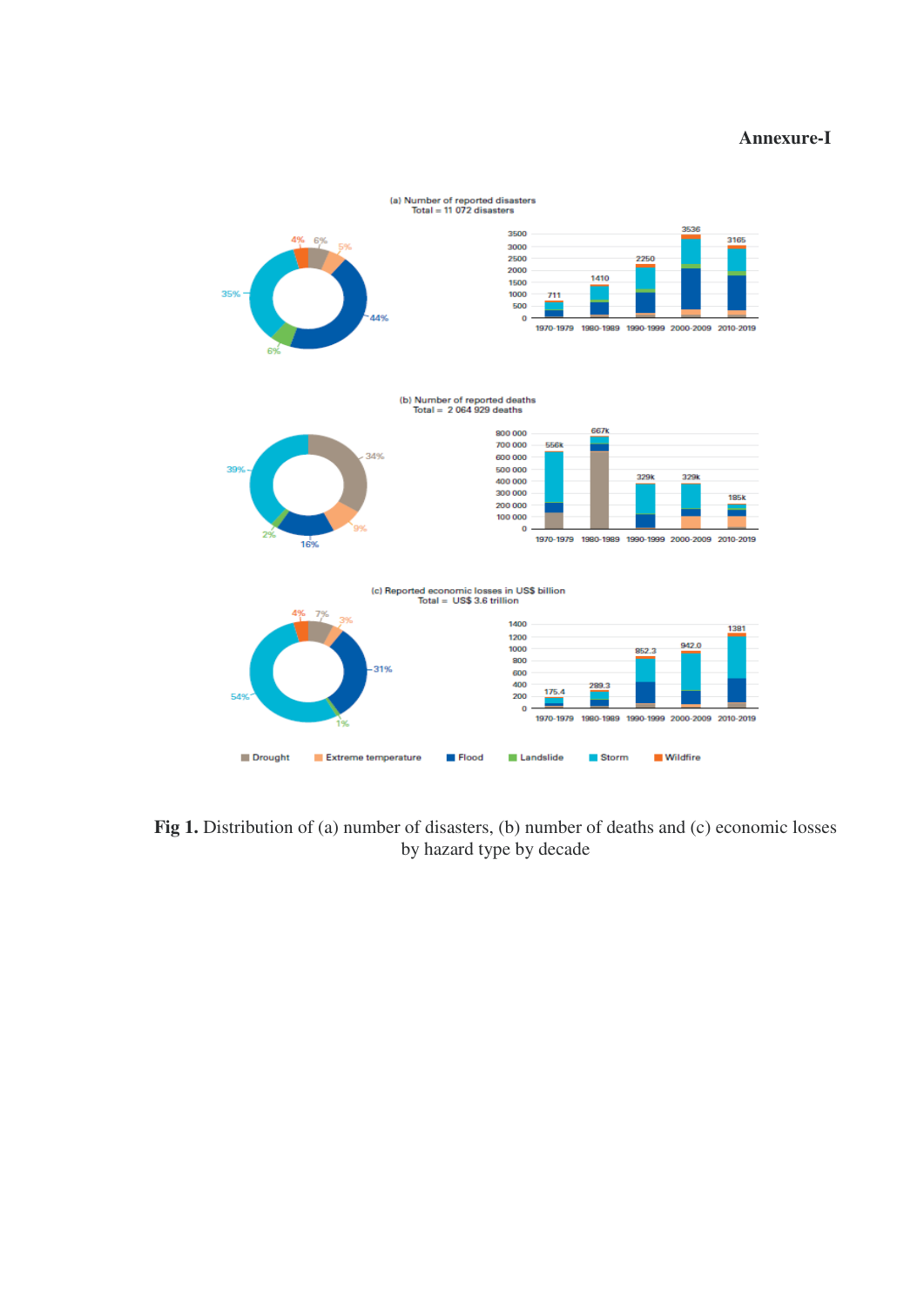

 Fig. 2. Extreme weather event (EWE) wise distribution of mortality in various Indian states during 1970–2019. The size of the circle represents the average mortality of each state, while the different sectors of the circle represent mortality due to different EWEs.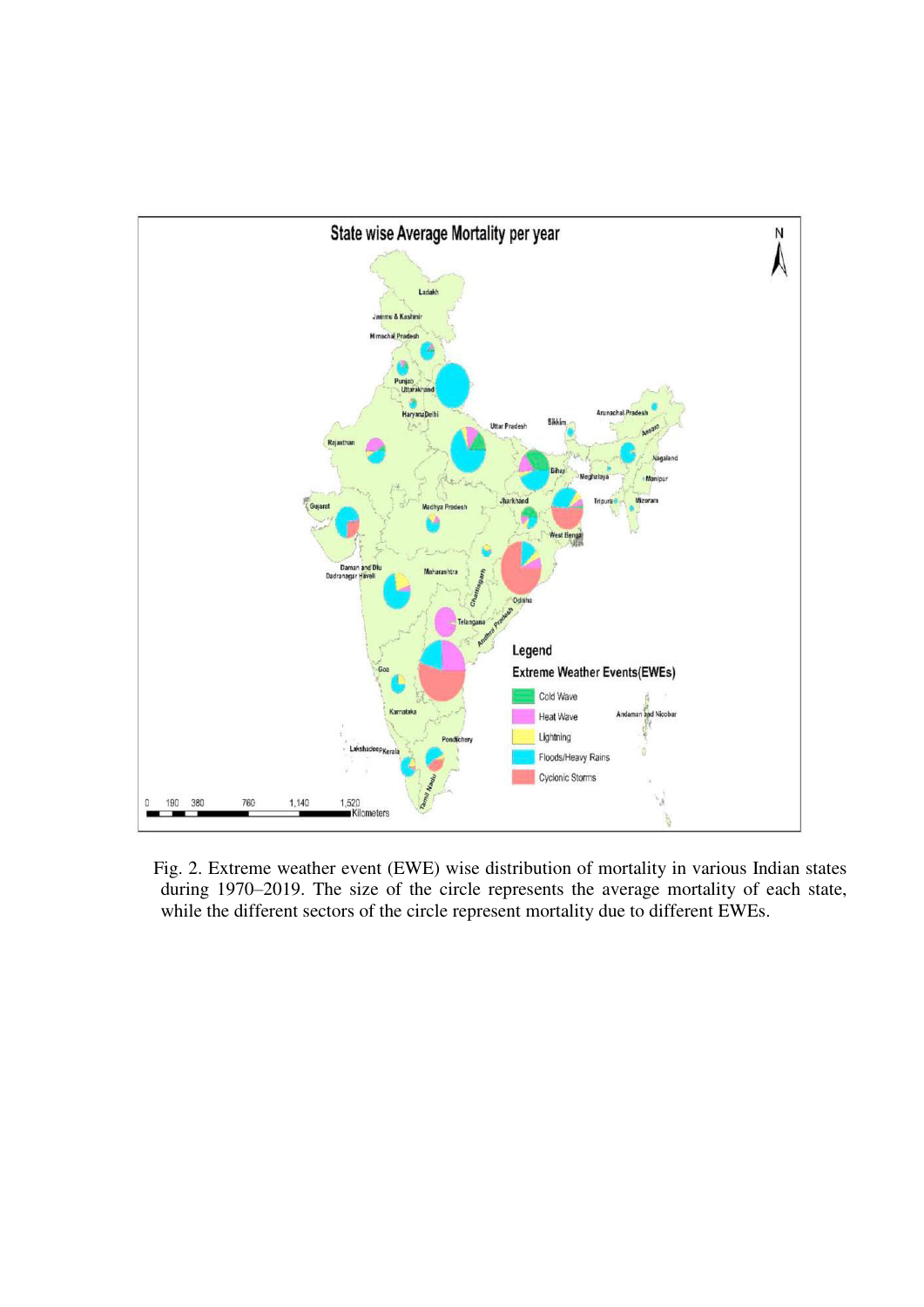|             | <b>DEATHE TO DISASTROUS WEATHER EVENTS FOR THE YEAR (2010-2021)</b> |                                 |                                 |               |             |                             |                      |                         |                        |                          |                        |              |
|-------------|---------------------------------------------------------------------|---------------------------------|---------------------------------|---------------|-------------|-----------------------------|----------------------|-------------------------|------------------------|--------------------------|------------------------|--------------|
|             | हिमपात                                                              | शीतलह                           | उष्णलह                          | अंधड /        | झंझा /      | आंधी /                      | मेघविद्युत /         | गर्जकेसाथतू             | ओलावृ                  | बाढ़औरभारी               | चक्रवातीतूफा           |              |
|             | <b>SNOW</b>                                                         | $\overline{z}$ /<br><b>COLD</b> | $\overline{z}$ /<br><b>HEAT</b> | <b>SQUALL</b> | <b>GALE</b> | <b>DUST</b><br><b>STORM</b> | <b>LIGHTNIN</b><br>G | फान /<br><b>THUNDER</b> | ष्टि /<br><b>HAILS</b> | वर्षा /<br><b>FLOODS</b> | न /<br><b>CYCLONIC</b> |              |
|             | <b>FALL</b>                                                         | <b>WAVE</b>                     | <b>WAVE</b>                     |               |             |                             |                      | <b>STORM</b>            | <b>TORM</b>            | <b>AND</b>               | <b>STORM</b>           | <b>TOTAL</b> |
|             |                                                                     |                                 |                                 |               |             |                             |                      |                         |                        | <b>HEAVY</b>             |                        | <b>(WHOL</b> |
| <b>YEAR</b> |                                                                     |                                 |                                 |               |             |                             |                      |                         |                        | <b>RAINS</b>             |                        | E YEAR)      |
|             | <b>SNOW</b>                                                         | <b>COLD</b>                     | <b>HEAT</b>                     | <b>SQUALL</b> | <b>GALE</b> | <b>DUST</b>                 | <b>LIGHTNIN</b>      | <b>THUNDER</b>          | <b>HAILS</b>           | <b>FLOODS</b>            | <b>CYCLONIC</b>        |              |
|             | <b>FALL</b>                                                         | <b>WAVE</b>                     | <b>WAVE</b>                     |               |             | <b>STORM</b>                | G                    | <b>STORM</b>            | <b>TORM</b>            | <b>AND</b>               | <b>STORM</b>           | <b>TOTAL</b> |
|             |                                                                     |                                 |                                 |               |             |                             |                      |                         |                        | <b>HEAVY</b>             |                        | (WHOL        |
| <b>YEAR</b> |                                                                     |                                 |                                 |               |             |                             |                      |                         |                        | <b>RAINS</b>             |                        | E YEAR)      |
| 2021        | 20                                                                  | 11                              |                                 |               | 4           | 5                           | 730                  | 61                      | $\mathbf{1}$           | 760                      | 174                    | 1766         |
| 2020        | 22                                                                  | 162                             | 25                              | 6             | 13          | 14                          | 652                  | 506                     |                        | 995                      | 119                    | 2514         |
|             |                                                                     |                                 |                                 |               |             |                             |                      |                         |                        |                          |                        |              |
| 2019        | 65                                                                  | 291                             | 505                             | 3             | 6           | 25                          | 415                  | 348                     | $\overline{2}$         | 1297                     | 60                     | 3017         |
| 2018        | 18                                                                  | 280                             | 33                              |               | 8           | 237                         | 342                  | 655                     | 8                      | 1099                     | 157                    | 2837         |
| 2017        | 38                                                                  | 51                              | 375                             | 15            | 11          | 5                           | 840                  | 289                     | 4                      | 1077                     | 46                     | 2751         |
| 2016        | 22                                                                  | 42                              | 510                             | 8             | 3           | 11                          | 670                  | 216                     | 28                     | 714                      | 34                     | 2258         |
|             |                                                                     |                                 |                                 |               |             |                             |                      |                         |                        |                          |                        |              |
| 2015        | 12                                                                  | 18                              | 2081                            | 1             | 5           | 30                          | 498                  | 324                     | 39                     | 917                      | 94                     | 4019         |
| 2014        | 62                                                                  | 58                              | 547                             | 9             | 3           | 51                          | 352                  | 246                     | 35                     | 953                      | 46                     | 2362         |
| 2013        | 30                                                                  | 271                             | 1433                            | 1             | 3           | $\mathbf{1}$                | 326                  | 327                     | 54                     | 5528                     | 50                     | 8024         |
|             |                                                                     |                                 |                                 |               |             |                             |                      |                         |                        |                          |                        |              |
| 2012        | 31                                                                  | 139                             | 729                             | 5             | 5           | 5                           | 434                  | 190                     |                        | 395                      | 61                     | 1994         |
| 2011        | 14                                                                  | 722                             | 12                              |               | 4           | 21                          | 177                  | 331                     |                        | 654                      | 46                     | 1981         |
| 2010        | 25                                                                  | 450                             | 269                             |               | 3           | 41                          | 431                  | 373                     | 45                     | 1058                     | 22                     | 2717         |

The information of loss of lives due to various disastrous weather events which happened since 2010 in India is given in **Table1**.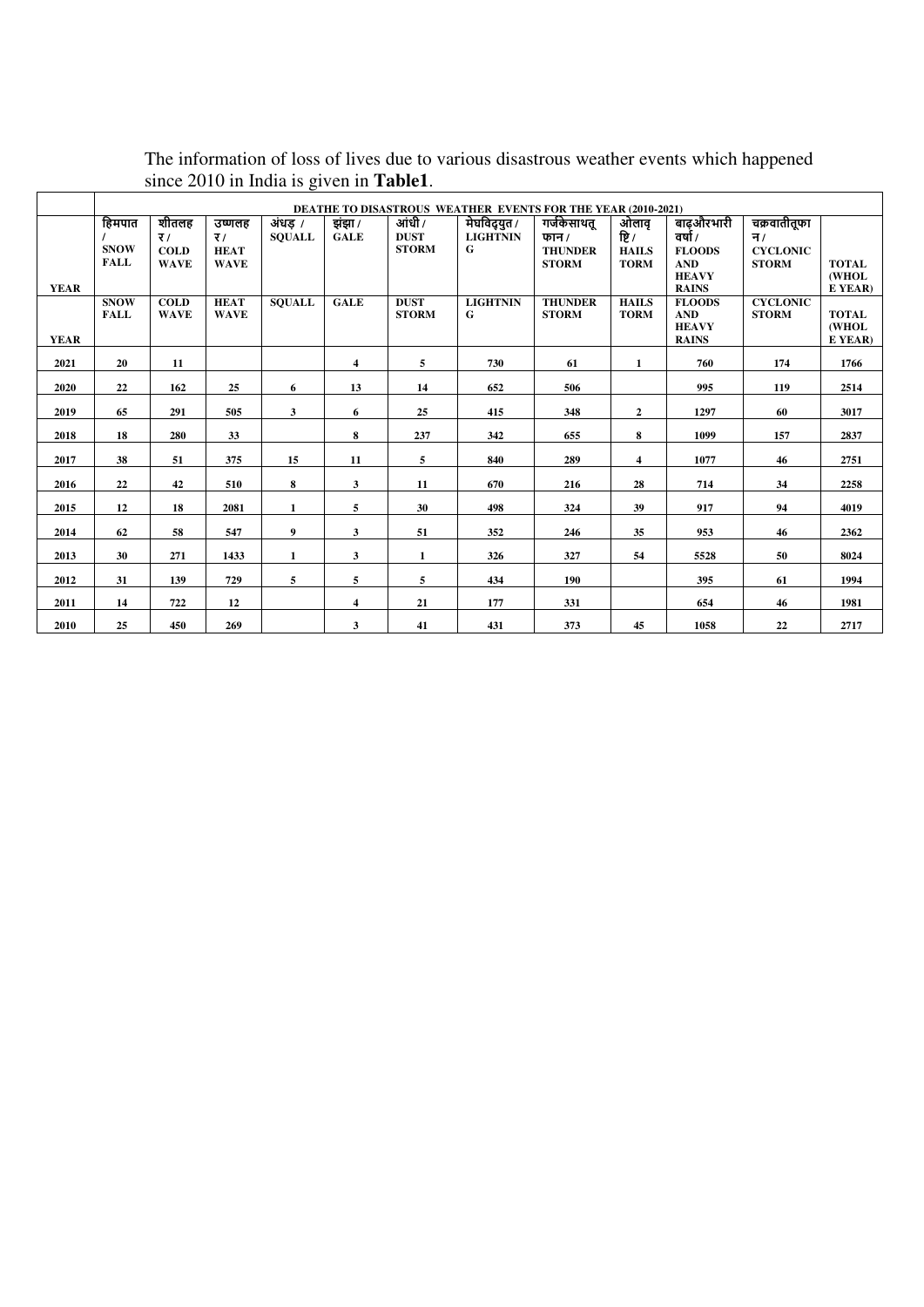## **Annexure II**

### **Highlights of the Assessment report**

The summary on the variability and change of the regional climate system based on the 12 chapters in this book is as follows.

#### **Observed Changes in Global Climate**

The global average temperature has risen by around  $1^{\circ}$ C since pre-industrial times. This magnitude and rate of warming cannot be explained by natural variations alone and must necessarily take into account changes due to human activities. Emissions of greenhouse gases (GHGs), aerosols and changes in Land Use and Land Cover (LULC) during the industrial period have substantially altered the atmospheric composition, and consequently the planetary energy balance, and are thus primarily responsible for the present-day climate change. Warming since the 1950s has already contributed to a significant increase in weather and climate extremes globally (e.g., heat waves, droughts, heavy precipitation, and severe cyclones), changes in precipitation and wind patterns (including shifts in the global monsoon systems), warming and acidification of the global oceans, melting of sea ice and glaciers, rising sea levels, and changes in marine and terrestrial ecosystems.

#### **Projected Changes in Global Climate**

Global climate models project a continuation of human-induced climate change during the twenty-first century and beyond. If the current GHG emission rates are sustained, the global average temperature is likely to rise by nearly 5°C, and possibly more, by the end of the twentyfirst century. Even if all the commitments (called the "Nationally Determined Contributions") made under the 2015 Paris agreement are met, it is projected that global warming will exceed 3°C by the end of the century. However, temperature rise will not be uniform across the planet; some parts of the world will experience greater warming than the global average. Such large changes in temperature will greatly accelerate other changes that are already underway in the climate system, such as the changing patterns of rainfall and increasing temperature extremes.

#### **Climate Change in India: Observed and Projected Changes**

#### **Temperature Rise Over India**

India's average temperature has risen by around 0.7°C during 1901–2018. This rise in temperature is largely on account of GHG-induced warming, partially offset by forcing due to anthropogenic aerosols and changes in LULC. By the end of the twenty-first century, average temperature over India is projected to rise by approximately 4.4°C relative to the recent past (1976–2005 average), under the RCP8.5 scenario. Projections by climate models of the Coupled Model Inter-comparison Project Phase 5(CMIP5) are based on multiple standardized forcing scenarios called Representative Concentration Pathways (RCPs). Each scenario is a time series of emissions and concentrations of the full suite of GHGs, aerosols, and chemically active gases, as well as LULC changes through the twenty-first century, characterized by the resulting Radiative Forcing (A measure of an imbalance in the Earth's energy budget owing to natural (e.g., volcanic eruptions) or human-induced (e.g., GHG from fossil fuel combustion) changes) in the year 2100 (IPCC 2013). The two most commonly analyzed scenarios in this report are "RCP4.5" (an intermediate stabilization pathway that results in a Radiative Forcing of 4.5 W/m2 in 2100) and "RCP8.5" (a high concentration pathway resulting in a Radiative Forcing of 8.5 W/m2 in 2100).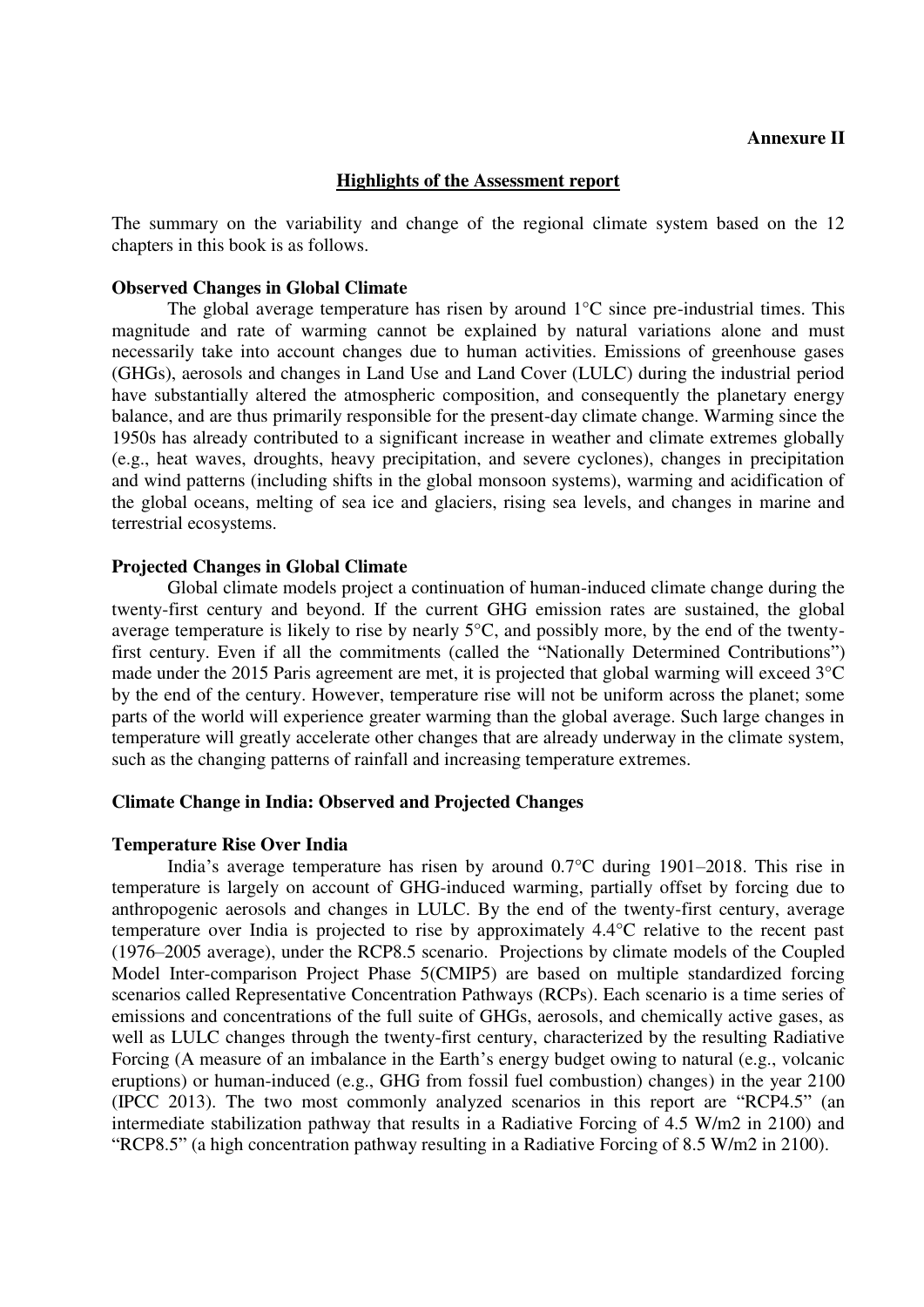In the recent 30-year period (1986–2015), temperatures of the warmest day and the coldest night of the year have risen by about 0.63°C and 0.4°C, respectively.

By the end of the twenty-first century, these temperatures are projected to rise by approximately 4.7°C and 5.5°C, respectively, relative to the corresponding temperatures in the recent past (1976–2005 average), under the RCP8.5 scenario.

By the end of the twenty-first century, the frequencies of occurrence of warm days and warm nights are projected to increase by 55% and 70%, respectively, relative to the reference period 1976-2005, under the RCP8.5 scenario.

The frequency of summer (April–June) heat waves over India is projected to be 3 to 4 times higher by the end of the twenty-first century under the RCP8.5 scenario, as compared to the 1976–2005 baseline period. The average duration of heat wave events is also projected to approximately double, but with a substantial spread among models.

In response to the combined rise in surface temperature and humidity, amplification of heat stress is expected across India, particularly over the Indo-Gangetic and Indus river basins.

## **Indian Ocean Warming**

Sea surface temperature (SST) of the tropical Indian Ocean has risen by 1°C on average during 1951–2015, markedly higher than the global average SST warming of 0.7°C, over the same period. Ocean heat content in the upper 700 m (OHC700) of the tropical Indian Ocean has also exhibited an increasing trend over the past six decades (1955–2015), with the past two decades (1998–2015) having witnessed a notably abrupt rise.

During the twenty-first century, SST and ocean heat content in the tropical Indian Ocean are projected to continue to rise.

### **Changes in Rainfall**

The summer monsoon precipitation (June to September) over India has declined by around 6% from 1951 to 2015, with notable decreases over the Indo-Gangetic Plains and the Western Ghats. There is an emerging consensus, based on multiple datasets and climate model simulations, that the radiative effects of anthropogenic aerosol forcing over the Northern Hemisphere have considerably offset the expected precipitation increase from GHG warming and contributed to the observed decline in summer monsoon precipitation.

There has been a shift in the recent period toward more frequent dry spells (27% higher during 1981–2011 relative to 1951–1980) and more intense wet spells during the summer monsoon season. The frequency of localized heavy precipitation occurrences has increased worldwide in response to increased atmospheric moisture content. Over central India, the frequency of daily precipitation extremes with rainfall intensities exceeding 150 mm per day increased by about 75% during 1950–2015.

With continued global warming and anticipated reductions in anthropogenic aerosol emissions in the future, CMIP5 models project an increase in the mean and variability of monsoon precipitation by the end of the twenty-first century, together with substantial increases in daily precipitation extremes.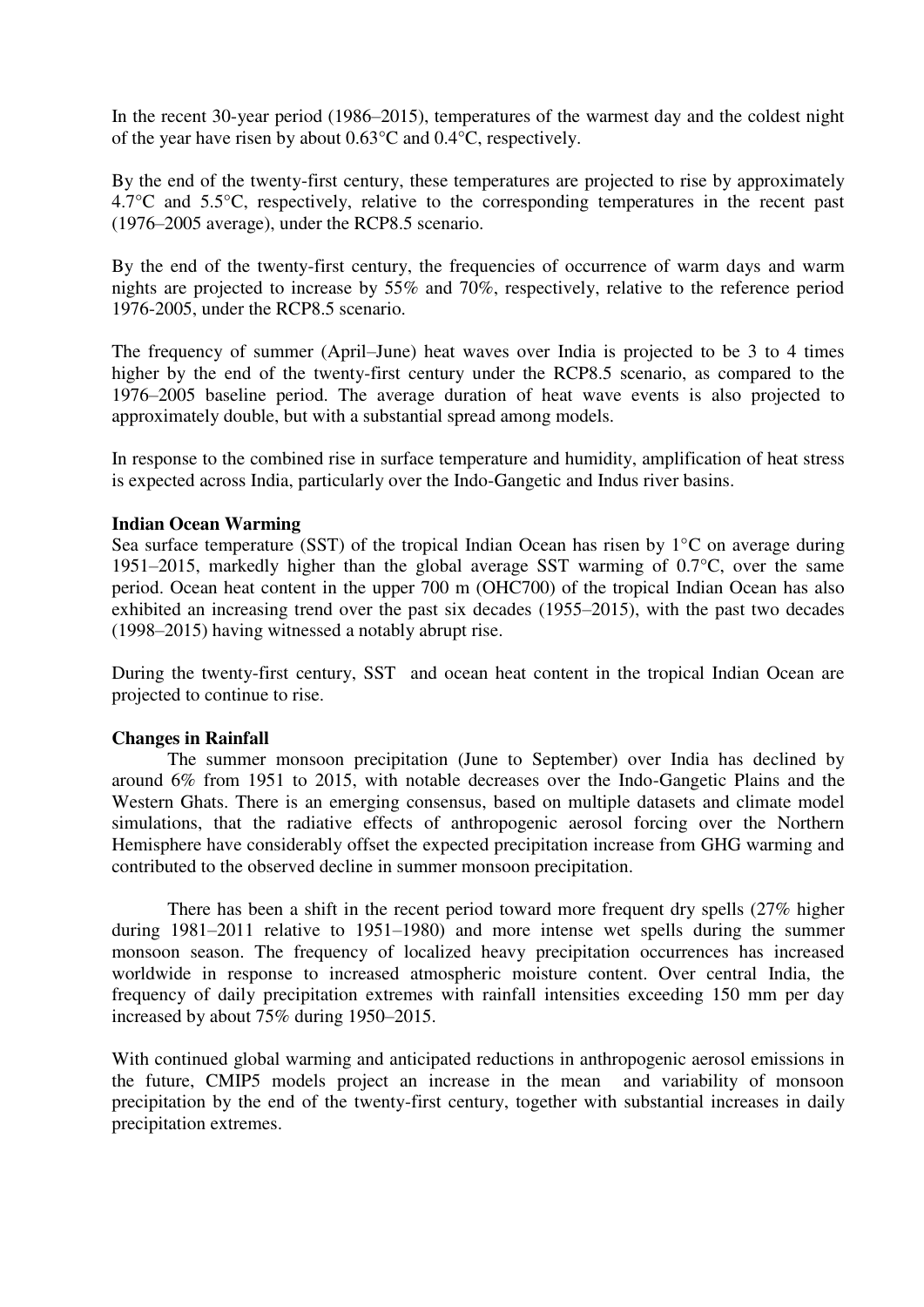## **Droughts**

The overall decrease of seasonal summer monsoon rainfall during the last 6–7 decades has led to an increased propensity for droughts over India. Both the frequency and spatial extent of droughts have increased significantly during 1951–2016. In particular, areas over central India, southwest coast, southern peninsula and north-eastern India have experienced more than 2 droughts per decade, on average, during this period. The area affected by drought has also increased by 1.3% per decade over the same period.

Climate model projections indicate a high likelihood of increase in the frequency (>2 events per decade), intensity and area under drought conditions in India by the end of the twenty-first century under the RCP8.5 scenario, resulting from the increased variability of monsoon precipitation and increased water vapour demand in a warmer atmosphere.

### **Sea Level Rise**

Sea levels have risen globally because of the continental ice melt and thermal expansion of ocean water in response to global warming. Sea-level rise in the North Indian Ocean (NIO) occurred at a rate of 1.06–1.75 mm per year during 1874–2004 and has accelerated to 3.3 mm per year in the last two and a half decades (1993–2017), which is comparable to the current rate of global mean sea-level rise.

At the end of the twenty-first century, steric sea level in the NIO is projected to rise by approximately 300 mm relative to the average over 1986–2005 under the RCP4.5 scenario, with the corresponding projection for the global mean rise being approximately 180 mm.

### **Tropical Cyclones**

There has been a significant reduction in the annual frequency of tropical cyclones over the NIO basin since the middle of the twentieth century (1951–2018). In contrast, the frequency of very severe cyclonic storms (VSCSs) during the post-monsoon season has increased significantly (+1 event per decade) during the last two decades (2000–2018). However, a clear signal of anthropogenic warming on these trends has not yet emerged.

Climate models project a rise in the intensity of tropical cyclones in the NIO basin during the twenty-first century.

## **Changes in the Himalayas**

The Hindu Kush Himalayas (HKH) experienced a temperature rise of about 1.3°C during 1951– 2014. Several areas of HKH have experienced a declining trend in snowfall and also retreat of glaciers in recent decades. In contrast, the high-elevation Karakoram Himalayas have experienced higher winter snowfall that has shielded the region from glacier shrinkage.

By the end of the twenty-first century, the annual mean surface temperature over HKH is projected to increase by about 5.2°C under the RCP8.5 scenario. The CMIP5 projections under the RCP8.5 scenario indicate an increase in annual precipitation,but decrease in snowfall over the HKH region by the end of the twenty-first century, with large spread across models.